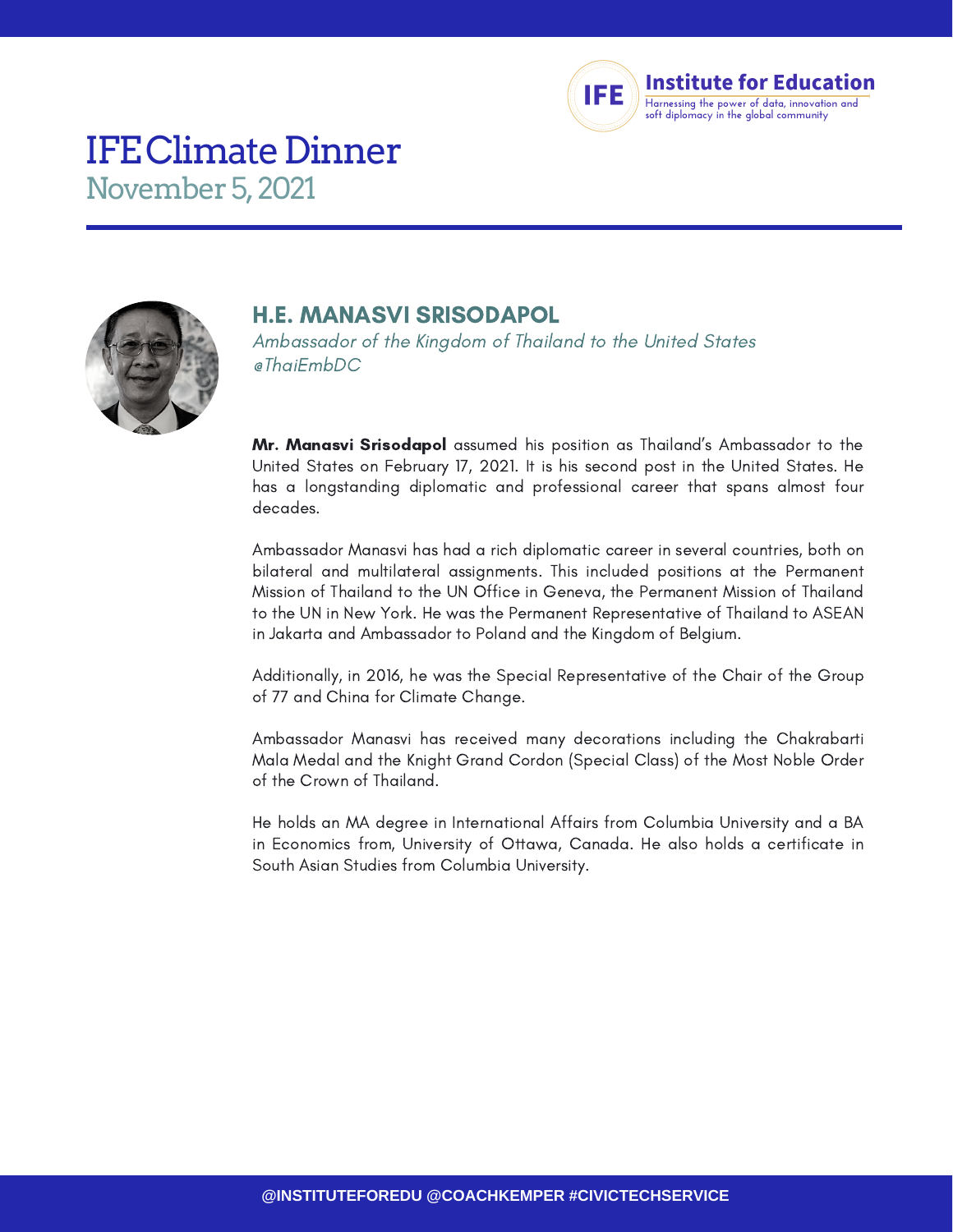

## IFE Climate Dinner November 5, 2021



#### MS. JULIET EILPERIN

Deputy Climate and Environment Editor, The Washington Post [@eilperin](https://twitter.com/TopsyTurvyWorld)

**Juliet Eilperin** oversees coverage of the struggle to manage a changing climate, with a special focus on efforts – in Washington and around the world – to transform our fossil fuel-dependent economy and rein in greenhouse gas emissions. She also will coordinate with desks across the newsroom to cover extreme weather and other destructive manifestations of global warming.

For the past four years, Eilperin has been a senior national correspondent covering climate and environment. In that capacity, she anchored coverage of the Biden and Trump administrations, helping to break stories that exposed ethical lapses by then-EPA [Administrator](https://www.washingtonpost.com/national/health-science/trump-epa-head-steps-down-after-wave-of-ethics-management-scandals/2018/07/05/39f4251a-6813-11e8-bea7-c8eb28bc52b1_story.html?itid=lk_inline_manual_6) Scott Pruitt and Interior Secretary Ryan Zinke, prompting their resignations. For our Pulitzer Prize-winning 2019 series on global hotspots, "2C: [Beyond](https://www.washingtonpost.com/graphics/2019/national/climate-environment/climate-change-america/?itid=lk_inline_manual_4&itid=lk_inline_manual_6) the Limit," Eilperin reported on rising seas threatening beach houses in Rhode Island and melting permafrost upending indigenous traditions in [Alaska.](https://www.washingtonpost.com/graphics/2019/national/climate-environment/climate-change-alaska/?itid=lk_inline_manual_6) Most recently, Eilperin helped develop an online tracker for environmental regulations that won first place in beat reporting from the Society of Environmental Journalists.

Eilperin joined The Post to cover Congress in 1998, when the big news was the impeachment of Bill Clinton and escalating battles over spending. She began covering the environment in 2004, joined the White House team in 2013 and served as White House bureau chief for the final year of the Obama administration. Along the way, she published two books, one about politicians ("Fight Club Politics: How Partisanship is Poisoning the House of Representatives") and one about sharks ("Demon Fish: Travels Through the Hidden World of Sharks") – which, she likes to say, is the more upbeat of the two.

Before coming to The Post, Eilperin covered the Hill for Roll Call and the nowdefunct States News Service. She spent a year reporting in Seoul on a Luce Scholarship and a summer as an intern for The New York Times in Mexico. She earned her bachelor's degree from Princeton University, majoring in politics with a certificate in Latin American Studies. A native of D.C., Eilperin lives in her hometown with her husband, son and daughter and two cats. She enjoys exploring Rock Creek Park, listening to indie bands and baking pizza and the occasional batch of bagels.